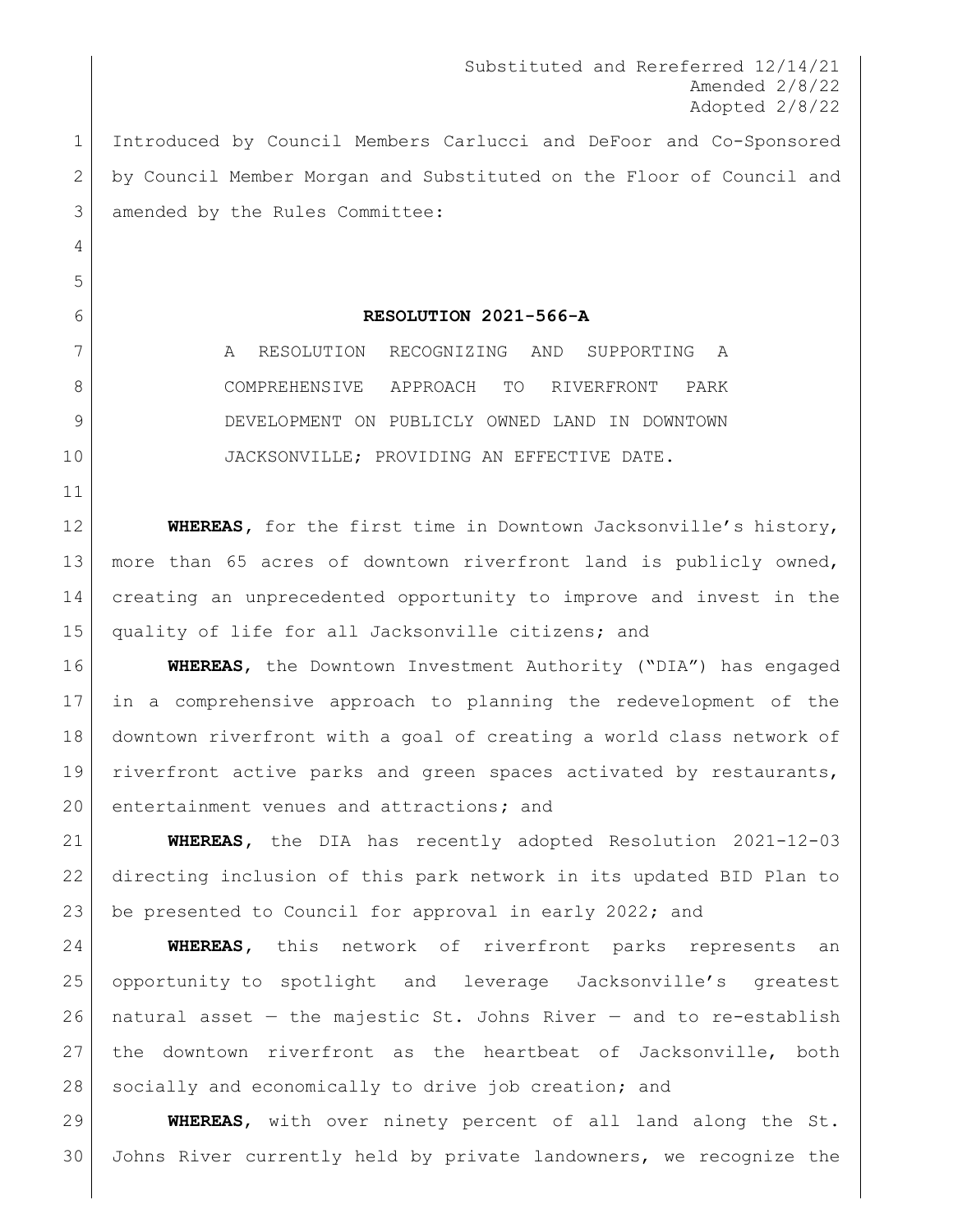## Substituted and Rereferred 12/14/21 Amended 2/8/22

 need to create a riverfront for all by connecting the Northbank riverfront – from the Riverside Arts Market and surrounding museums to Metropolitan Park – with the Southbank riverfront – from the Fuller Warren Bridge to River's Edge (formerly The District) – for the purpose of bringing together citizens across Jacksonville and simultaneously enhancing future investment of commercial property and public infrastructure; and

 **WHEREAS**, to be mindful of both sustainability and resiliency pertaining to design concepts involving Downtown Jacksonville's riverfront, the Council also strongly recommends careful consideration of stormwater management and environmentally sensitive 12 solutions; and

 **WHEREAS**, the DIA continues to stand at the forefront of downtown riverfront improvement and has facilitated extensive study and 15 concepts for multiple sections of the St. Johns River frontage, and the Council supports its efforts to realize a fully comprehensive and inclusive approach to the integration of park space to benefit 18 downtown businesses and the Jacksonville community at large; and

 **WHEREAS**, an inclusive and collaborative process best supports 20 efforts to develop a shared vision for riverfront park development, the Council supports efforts to achieve equitable outcomes and much- needed public access to Jacksonville's American Heritage river, in 23 order to enhance and enrich Downtown Jacksonville's overall vibrancy, economic vitality, and natural resiliency; now therefore

**BE IT RESOLVED** by the Council of the City of Jacksonville:

 **Section 1.** This resolution expresses the will of the City Council to recognize and endorse a comprehensive approach to planning Jacksonville's downtown riverfront parks development, and as such, to support the efforts of key stakeholders under the leadership of the DIA and the City of Jacksonville's Parks, Recreation and Community